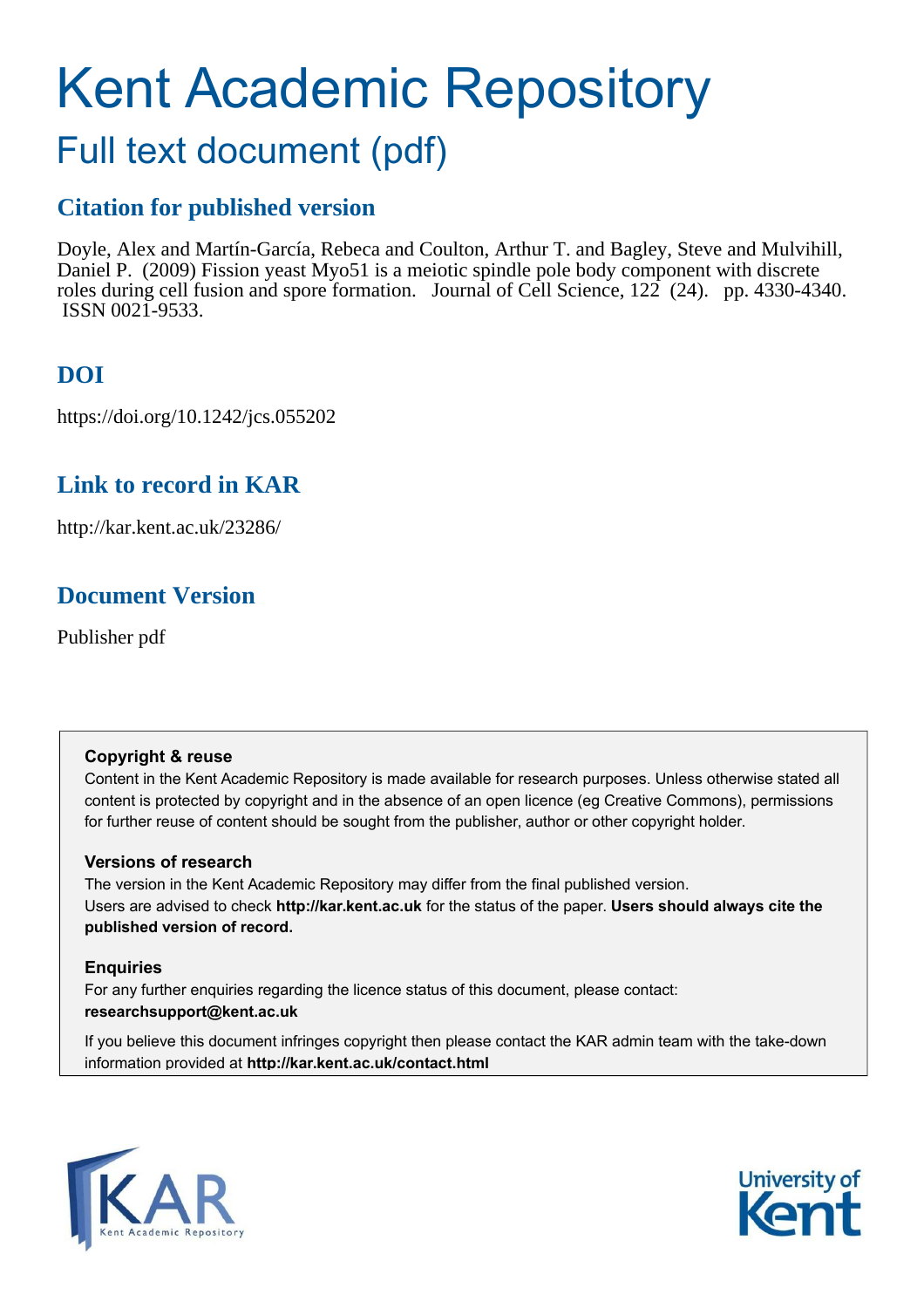## **Fission yeast Myo51 is a meiotic spindle pole body component with discrete roles during cell fusion and spore formation**

Alex Doyle<sup>1</sup>, Rebeca Martín-García<sup>1</sup>, Arthur T. Coulton<sup>1</sup>, Steve Bagley<sup>2</sup> and Daniel P. Mulvihill<sup>1,\*</sup>

<sup>1</sup>School of Biosciences, University of Kent, Canterbury, Kent, CT2 7NJ, UK <sup>2</sup>Advanced imaging facility, CR-UK Paterson Institute for Cancer Research, Manchester, M20 4BX, UK \*Author for correspondence (d.p.mulvihill@kent.ac.uk)

Accepted 13 October 2009 Journal of Cell Science 122, 4330-4340 Published by The Company of Biologists 2009 doi:10.1242/jcs.055202

#### **Summary**

**Class & myosins are dimeric actin-associated motor proteins that deliver cellular cargoes to discrete cellular locations. Fission yeast possess two class & myosins, Myo51 and Myo52. Although Myo52 has been shown to have roles in vacuole distribution, cytokinesis and cell growth, Myo51 has no as yet discernible function in the vegetative life cycle. Here, we uncover distinct functions for this motor protein during mating and meiosis. Not only does Myo51 transiently localise to a foci at the site of cell fusion upon conjugation, but overexpression of the Myo51 globular tail also leads to disruption of cell fusion. Upon completion of meiotic prophase Myo51 localises to the outside of the spindle pole bodies (SPBs), where it remains until completion of meiosis II. Association of Myo51 with SPBs is not**

#### **Introduction**

In response to specific stimuli, cells can undergo dramatic changes in their shape, allowing them to adapt to different extracellular environments. This activity has a crucial role in the determination of cell fate during metazoan development, and is an implicit requirement for the regulation of cell differentiation. These stimuli can bring about cytoskeleton reorganisation and thereby alter cellular morphology, in addition to halting cell cycle progression and triggering entry into a different growth pattern or life cycle.

In unicellular organisms such as yeast, the actin and microtubule cytoskeletons each have important and sometimes collaborative roles in modifying the growth pattern of a cell to allow it to respond to stress conditions such as nutrient starvation. The cytoskeletons bring about changes to the cell shape and intracellular organisation to promote entry into the sexual life cycle by facilitating conjugation, cell fusion, meiosis and subsequent spore formation. It is therefore crucial that the organisation of these two cytoskeletons is correctly coordinated.

In response to pheromones, nitrogen-starved fission yeast cells of opposite mating types grow towards each other from projecting tips, which extend from the end of the cell. The microtubule and F-actin cytoskeletons undergo a dramatic rearrangement to facilitate the subsequent conjugation and fusion between the two cells (Petersen et al., 1998a). Fus1, a sexual-cycle-specific formin, is targeted by its FH3 domain to the projection tip of agglutinating cells, where it is required to promote cell wall degradation at the site of cell fusion (Petersen et al., 1998c; Petersen et al., 1995). There, it colocalises with other regulators of actin dynamics (such as profilin and tropomyosin) to promote polymerisation of an actin**dependent upon actin or the septation initiation network (SIN); however, it is dependent on a stable microtubule cytoskeleton and the presence of the Cdc2-CyclinB complex. Οe observe a rapid and dynamic exchange of Myo51 at the SPB during meiosis I but not meiosis II. Finally, we show that Myo51 has an important role in regulating spore formation upon completion of meiosis.**

Supplementary material available online at http://jcs.biologists.org/cgi/content/full/122/23/4330/DC1

Key words: Schizosaccharomyces pombe, Myosin V, Meiosis, SPB, Spore formation, Fission yeast, Myo51

based structure that is required for conjugation to occur (Kurahashi et al., 2002; Petersen et al., 1998b). Upon completion of cell fusion, nuclei fuse and rapidly enter into meiosis, marked by a period of telomere-led back and forth 'horsetail' movement of the nucleus along the length of the zygote to promote recombination between sister chromatids (Chikashige et al., 1994; Robinow, 1977). This movement is driven by rapid rearrangements of microtubules, and requires the activity of microtubule-associating proteins, which include dynein, dynein light chains and the fission yeast homologue of p150 Glued, Ssm4 (Miki et al., 2002; Niccoli et al., 2004; Yamamoto et al., 1999). Upon completion of this event, chromosomes go through two rounds of chromosome segregation (Hagan and Yanagida, 1992) before the onset of sporulation, when spore walls form around each of the four haploid nuclei in an actindependent process (Petersen et al., 1998b).

Myosins are actin-associated motor proteins that have been shown to have important roles during this specialised cell cycle in both metazoan and fungal cells. In mammalian tissues, myosin II and myosin X localise to meiotic microtubule-organising centres (MTOCs), where they are required for the positioning and assembly of the meiotic spindle (Schuh and Ellenberg, 2008; Weber et al., 2004). In unicellular fungi, long-tailed type I myosins localise to the site of conjugation and to the leading edge of the forespore membrane, where they have been implicated in forespore assembly (Itadani et al., 2006; Toya et al., 2001). Although class V myosins are involved in transporting prespore membrane precursors to the site of spore formation in the budding yeast and conjugation tube formation in the plant pathogen *Ustilago maydis* (Taxis et al., 2006; Weber et al., 2003), as yet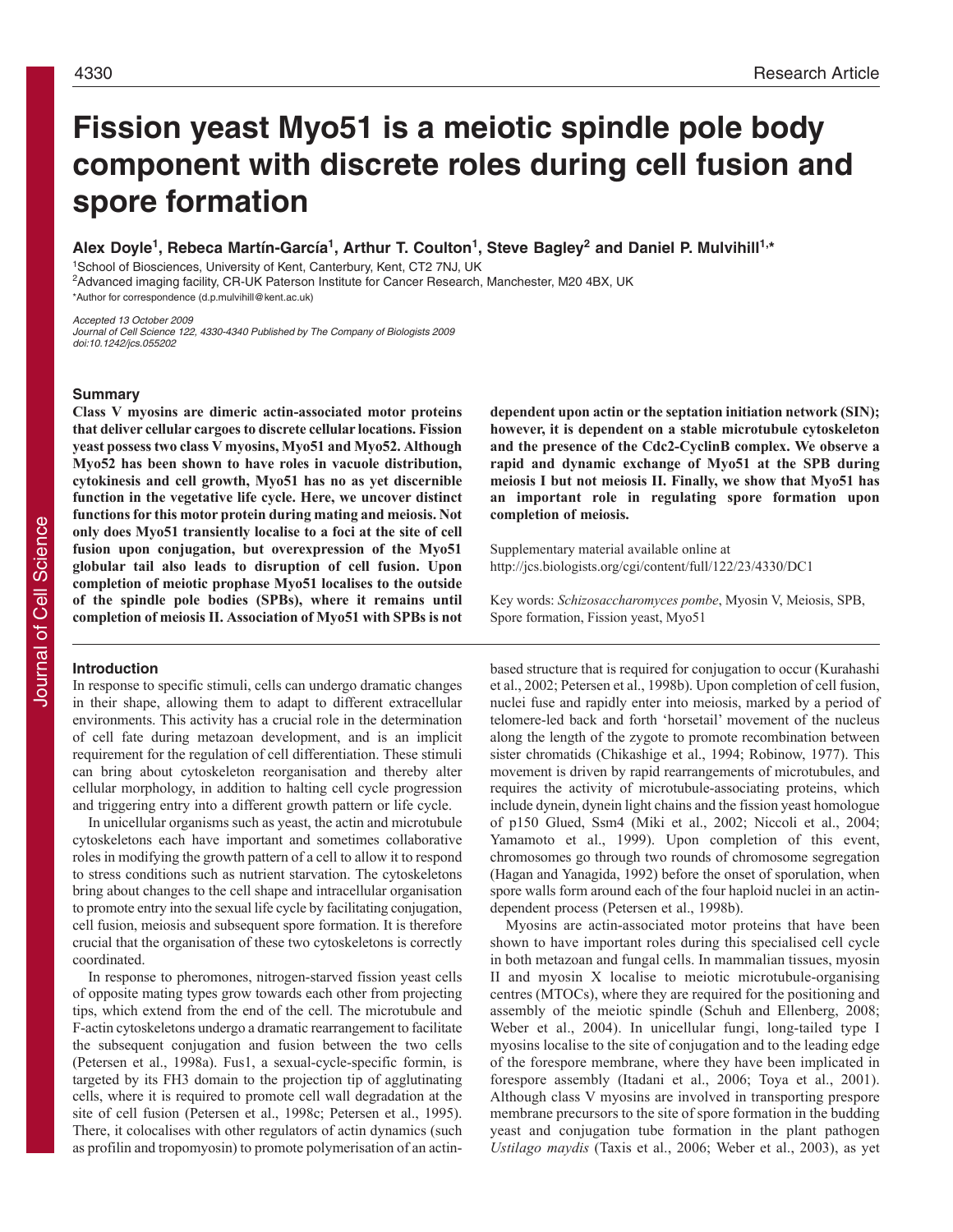no meiotic function has been assigned to either of the fission yeast class V myosins Myo51 or Myo52.

Here, we investigate the localisation and function of the fission yeast myosin V Myo51. Although this molecular motor has no discernible function during the vegetative cell cycle, we have discovered that Myo51 is involved in two distinct processes during the sexual life cycle of this yeast. We show that Myo51 and Myo52 both localise to the site of cell fusion during conjugation, where Myo51 facilitates cell wall breakdown at this locus. In addition, we show that Myo51 localises to the outer surface of the meiotic spindle pole body (SPB), where it undergoes turnover, regulated by the meiosis state. We show that Myo51 has an important role in maintaining the integrity of the SPB and thereby ensures that meiotic segregation is coordinated with spore wall synthesis.

#### **Results**

Fission yeast class V myosins recruit to the site of cell fusion Inspection of the  $m\gamma o5I^+$  expression profile indicates that although its transcription does not vary during the vegetative life cycle, upon entry into meiosis and sporulation, the expression of  $myo51<sup>+</sup>$ increases dramatically (Mata et al., 2002; Rustici et al., 2004). We therefore examined whether the subsequent protein had any discernible localisation pattern during the meiotic lifecycle. To facilitate this, a series of strains expressing Myo51-fluorophore fusions were generated. The fluorophore or its position on Myo51 had no discernible effect upon cell morphology and each fusion protein localised to the cytokinetic actomyosin ring (CAR) during mitosis (Fig. 1A), as previously reported (Win et al., 2001). Livecell imaging of nitrogen-starved homothallic  $myo51-gfp$  h<sup>90</sup> cells undergoing pheromone-induced polarisation and cell fusion revealed that Myo51 transiently localised to the leading edge of polarised cell tips of agglutinating cells, immediately before cell fusion (Fig. 1B, 65 minutes). These foci coalesced into a single bright point (Fig. 1B, 75-120 minutes), which persisted until completion of cell wall degradation, when the Myo51 signal dispersed (Fig. 1B, 130-135 minutes).

The actin and microtubule cytoskeletons have key roles in the coordination and execution of cell fusion in fission yeast (Petersen et al., 1998a; Petersen et al., 1998b). We therefore explored the reliance of Myo51 upon the integrity of each cytoskeleton for recruitment to the fusing tip. Addition of carbendazim (CBZ) resulted in the rapid depolymerisation of microtubules, but had no effect upon the localisation of Myo51 to the site of cell fusion (Fig. 1C,D). By contrast, depolymerisation of the actin cytoskeleton by the addition of latrunculin A not only prevented cell fusion from taking place, but also abolished both actin and Myo51 localisation (Fig. 1E,F), indicating that the recruitment of this motor to the site of cell fusion requires an actin cytoskeleton.

We next determined whether Myo51 recruitment to the projection tip required Myo52, the other fission yeast class V myosin (Fig. 1G). Although  $myo51-gfp$   $myo52\Delta$  cells displayed the growth polarity defects associated with the absence of Myo52, Myo51 did not require Myo52 for its localisation during cell fusion. However, although there is no upregulation of Myo52 expression during meiosis (Mata et al., 2002), this protein was also seen to localise to the site of cell fusion (Fig. 1H) in an actin-dependent manner and independently of Myo51 (Fig. 1I). The localisation pattern for Myo51 and Myo52 during mating was reminiscent of that seen for the fission yeast formin Fus1 (Petersen et al., 1998c), a protein that is required for polymerisation of actin filaments at the projection tip of mating cells. Upon investigation, each myosin V protein failed



HcRed1-Myo51

Composite





Fig. 1. Myo51 localises to the site of cell fusion. (A) Myo51 localises to the cell equator of mitotic cells when tagged at either its N-terminus (GFP-Myo51 and HcRed1-Myo51) or C-terminus (Myo51-GFP and Myo51-Cherry). (B) Timelapse imaging of merged z-series reveals that Myo51 transiently localises to the site of cell fusion of mating cells. (C,D) Simultaneous visualisation of Myo51 (magenta) and microtubules (green) in live cells treated with either DMSO (C) or  $25 \mu g/ml$  CBZ (D) show that its localisation is not microtubule dependent. In contrast to DMSO treatment (E), Myo51 (magenta) and actin (green) localisation is abolished in fusing myo51-cherry gfp-act1 cells treated with 20μM Lat A (F). (G) Myo51 localises to the fusing tip in the absence of Myo52. Myo52 localises to the site of conjugation in cells either possessing (H) or lacking (I) Myo51 (Myo52, green; phase-contrast, grey). (J) Myo51 fails to localise to the tip of  $fus1\Delta$  cells, whereas phase-contrast images reveal that a lack of Myo51 (K,  $mpo51\Delta fus1\Delta$ ) does not alleviate the tip fusion phenotype of cells lacking this formin  $(L, f \mu s I \Delta)$ . Scale bar: 5 µm.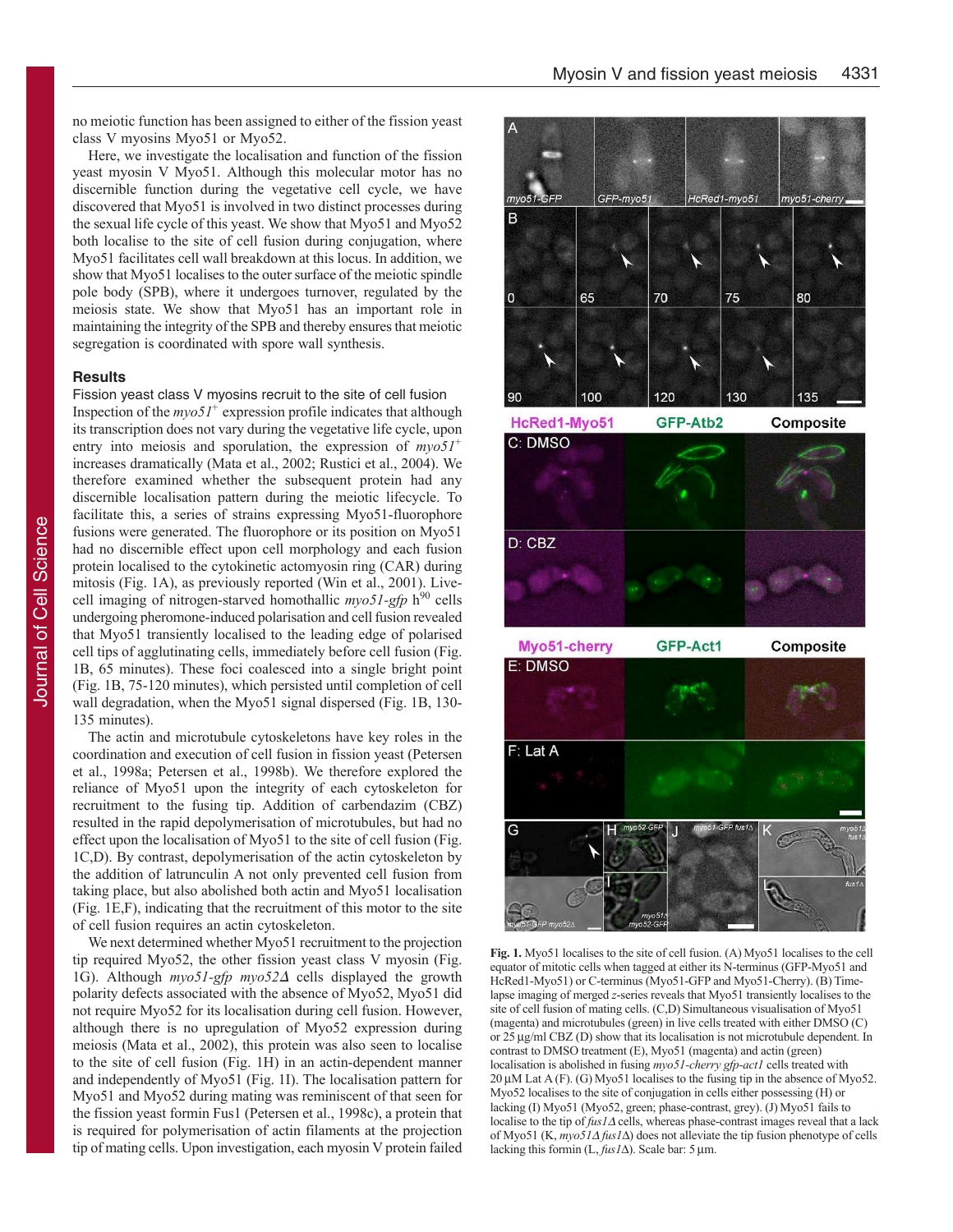to localise to the fusion site in agglutinating  $f\mu s/\Delta$  cells (Fig. 1J), indicating that they each require Fus1-activated actin filaments to localise to the site of conjugation. Interestingly the extended projection tip phenotype seen in *fus1*∆ cells (Petersen et al., 1995) (Fig. 1K) was still observed in  $fus/ \Delta m \nu o5/ \Delta$  cells (Fig. 1L).

#### Overexpression of the GTD of S. pombe myosin V disrupts cell fusion

Myosin V proteins bind their cargoes through their globular tail domain (GTD) (Reck-Peterson et al., 1999). We therefore generated strains in which GFP was fused to the N-terminus of Myo51-GTD and examined the effect its overexpression had upon cell fusion. Low-level expression of Myo51-GTD had no discernible effect upon the localisation of the endogenous fulllength protein in vegetative (Fig. 2A) or conjugating cells (Fig. 2B). Overexpression of the Myo51-GTD had no detectable effect in vegetative cells, but had a discrete localisation as a single bright dot associated with the region of the cell membrane closest to the nucleus (Fig. 2C). When overexpressed in conjugating cells, the Myo51-GTD formed a randomly localised plaque-like structure, which displaced the full-length protein from the site of cell fusion (Fig. 2D), and prevented normal cell fusion between the two mating cells (Fig. 2E). Although this did not prevent these zygotes from undergoing nuclear fusion and meiosis, the lack of cell wall expansion at the site of fusion often prevented the movement of the large diploid nucleus between the two cell

compartments. This resulted in meiotic segregation of chromosome and spore formation, which occurred in only one of the two mating cells, rather than the whole zygote (Fig. 2F-I). By contrast, when Myo51-GTD was overexpressed in conjugating cells on plates, they failed to fuse and instead developed elongated shmooing tips (Fig. 2J) that were similar to the structures observed upon failed conjugation in *fus1*∆ cells (Petersen et al., 1995).

#### Myo51 localises to the meiotic SPB

To examine whether Myo51 associated with actin structures during meiotic chromosome segregation, Myo51-GFP localisation was followed in conjugating cells expressing a labelled SPB component  $(Sid4)$  to allow the meiotic stage to be determined (Fig. 3). As noted earlier, Myo51 was seen localised to the shmoo tip (Fig. 3, 0:00), but this signal rapidly dispersed upon cell fusion. The protein had no discrete localisation during subsequent nuclear fusion and horsetail movement (Robinow, 1977) (supplementary material Fig. S1, 0:05-4:35). Once cells entered meiotic prophase, however, Myo51 recruited to the SPB, where it remained localised throughout both meiotic cycles (Fig. 3, 4:45-5:55). Upon entry into meiosis II, the intensity of the Myo51 signal at the SPB increased dramatically (Fig. 3, 5:25-5:35), indicating that significantly more protein was recruited to the SPB. The signal intensity of Myo51 at the SPB remained high throughout nuclear segregation of meiosis II, whereupon it rapidly disappeared. During anaphase of meiosis II, the Myo51 signal was also seen to associate to a discrete structure

Journal of Cell Science Journal of Cell Science





Fig. 2. Myosin V GTDs fail to localise correctly and inhibit cell fusion. (A,B) In contrast to the full-length protein (magenta), the Myo51-GTD (green) fails to localise in either mitotic (A) or conjugating (B)  $myo51$ -cherry *nmt41gfpmyo51-GTD* cells grown in the presence of thiamine. (C) When overexpressed in vegetative cells (no thiamine), Myo51-GTD (magenta) is recruited to a medial dot not associated with the nucleus (blue). (D) Overexpressed Myo51-GTD (green) localises to a cytoplasmic dot and causes mislocalisation of full-length Myo51 (magenta) in conjugating cells. (E,F) In the absence of discrete localisation (upper panels), cells overexpressing Myo51-GTD fail to fuse normally  $(E)$ , with spores (arrows) forming in only one of the two mating cells  $(F)$ .  $(G)$  The proportion of *leu1::nmt41myo51-GTD* cells with normal and abnormal asci when allowed to conjugate in the presence (grey bars) or absence (black bars) of  $4 \mu$ M thiamine. (H,I) Sid4-tomato labelled SPBs (magenta) reveal that although nuclear fusion is unaffected in 90% of cells overexpressing the Myo51-GTD (green), nuclear distribution is disrupted in the subsequent meiosis. (J) Overexpression of Myo51-GTD can  $\frac{1}{2}$  bring about the *fus1* ∆ phenotype in cells on plates. Scale  $bars: 5 \mu m$ .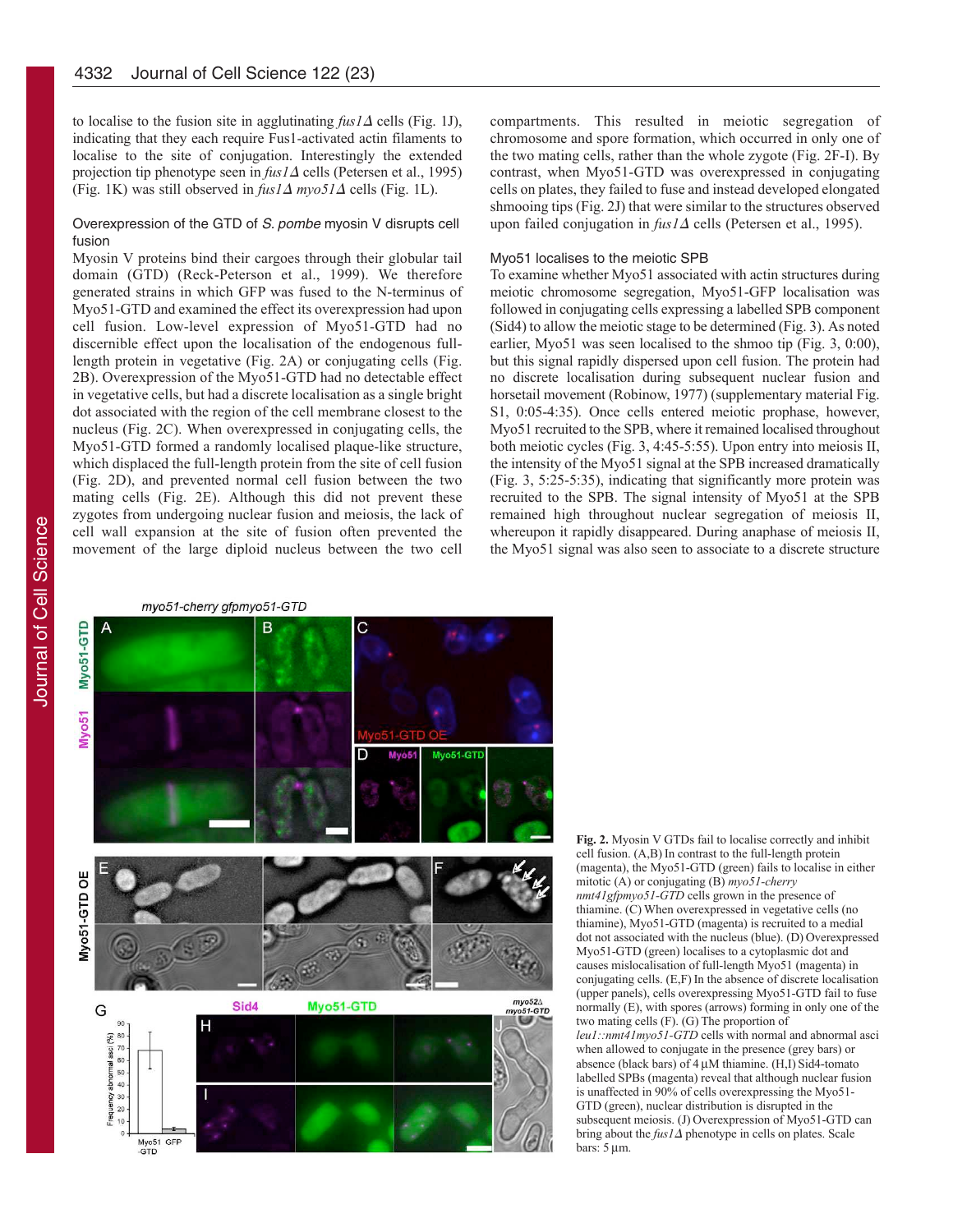behind the nucleus (Fig. 3 arrowheads), reminiscent of the actin localisation at this time (Petersen et al., 1998b).

To confirm the SPB association of Myo51, its localisation was examined in a strain expressing HcRed1-Myo51 and Pcp1-GFP, which is an essential SPB component (Flory et al., 2002). Consistent with the C-terminal-tagged protein, HcRed1-Myo51 localised to the meiotic SPB from the onset of chromosome segregation of meiosis Ι (Fig. 4A). The signals continued to coalesce throughout meiosis I (Fig. 4B), until the end of telophase of meiosis II (Fig. 4C), when the signal from the two proteins did not overlap precisely, indicating that Myo51 is located on the periphery of the SPB. Consistent with this, a gap was often observed between the Myo51 signal and the growing meiotic spindle (Fig. 4D), the size of which was comparable with the distance between the Myo51 signal and that of the kinetochore component, Mal2 (Fig. 4E) (Jin et al., 2002), and indicate that Myo51 is located to the outer region of the SPB throughout meiotic chromosome segregation. This distribution was confirmed by examining the Myo51 signal in more than 100 cells from each stage of the meiotic cell cycle. As the distribution was consistent for all the cells we observed, we concluded that it reflected the normal cellular distribution for Myo51 during meiosis.

#### Myo52 concentrates near the SPB and nuclei during meiosis

We next examined whether the major mitotic cycle myosin V protein Myo52, colocalised with Myo51 to the meiotic SPB. During the first meiotic division, the Myo52 signal concentrated to a number of discrete foci (Fig. 4F,G) some of which were adjacent to, but never colocalised with, Myo51 at the SPB (Fig. 4J,K). During this period, other Myo52 foci appeared to be randomly distributed throughout the cytoplasm. Upon completion of meiosis I, Myo52 localised around the nuclear periphery (Fig. 4H), in a pattern that was similar to that seen for actin at this stage (Petersen et al., 1998b).



This Myo52 distribution rapidly dispersed after chromosome segregation, and Myo52 was subsequently only seen localised to cytoplasmic foci (Fig. 4I). Therefore, unlike Myo51, during meiosis Myo52 did not localise to the SPB, but had a distribution similar to that of actin.

#### Myo51 associates with the SPB independently of Myo52, Spo15, actin and the SIN network

We next examined whether Myo51 was dependent upon other cellular components for its localisation to the meiotic SPB. We first established that Myo51 recruited to the SPB in the absence of the second fission yeast class V myosin Myo52 (Fig. 4L). Similarly, Spo15, which is required for modification of the SPB during spore membrane formation (Ikemoto et al., 2000) was found to be dispensable for recruitment and localisation of Myo51 to the SPB (Fig. 4M). Core components of the fission yeast septation initiation network (SIN) are anchored to the outer plaque of the SPB by Cdc11 (Krapp et al., 2001), to regulate spore formation during meiosis  $(Krapp et al., 2006)$ . Using a temperature-sensitive *cdc11* mutant, we assessed whether Myo51 was anchored to the SPB via Cdc11, or whether SIN activity is required for its localisation. When *cdc11f 6B: <i>hyo51-gfp* cells were cultured at 33<sup>o</sup>C (non-permissive temperature), Myo51 was seen to localise to the non-constricting CAR during mitosis, and also to the SPBs throughout meiosis (Fig. 4N), indicating that Myo51 localisation is independent of Cdc11 or SIN activity.

To explore the dependence of Myo51 upon actin for its localisation during meiosis, we created a strain containing the *myo51-mCherry* allele together with a *gfp-act1* allele under the control of the *nmt81* promoter, which had been integrated into the leu1<sup>+</sup> locus. mCherry-labelled Myo51 localised to the SPBs in the presence of DMSO (Fig. 4O). However, although fluorescence

from GFP-actin foci was rapidly replaced with a non-discrete cytoplasmic background signal upon addition of the actindepolymerising drug latrunculin A (Fig. 4P), Myo51 remained localised at the SPB, suggesting that this localisation was independent of its association with actin and therefore motor activity.

#### Myo51 turns over on the SPB during meiosis I

Having established that Myo51 does not require actin to localise to the SPB, we next examined whether this localisation was dynamic. Using fluorescence recovery after photobleaching (FRAP), we examined Myo51-GFP turnover at the SPB of cells in meiosis I (Fig. 5A) or meiosis II (Fig. 5C,E). During meiosis I, there was a rapid recovery of the GFP-Myo51 signal at the SPB after photobleaching, and full recovery took less than 5 minutes (Fig. 5A,B). These cells were then able to complete meiosis and spore formation normally (not shown), indicating that the laser had no detectable affect upon the integrity of the SPB. The recovered

**Fig. 3.** Myo51 localises to the SPB during meiotic nuclear segregation. Maximum projections of 21 slice z-stacks selected from a time course of mating  $mv$ <sub>2</sub>51<sup>*-*</sup>*sid4-tomato* cells (Full time course is shown in supplementary material Fig. S1) reveal that Myo51 (green) not only localises to conjugating tips but also co-localises with the SPB component Sid4 (magenta) during meiotic chromosome segregation (4:35-6:00). At the end of meiosis II, Myo51 transiently localises to a dispersed structure behind each SPB (arrowheads in 5:50-6:00). Time is shown in hours: minutes.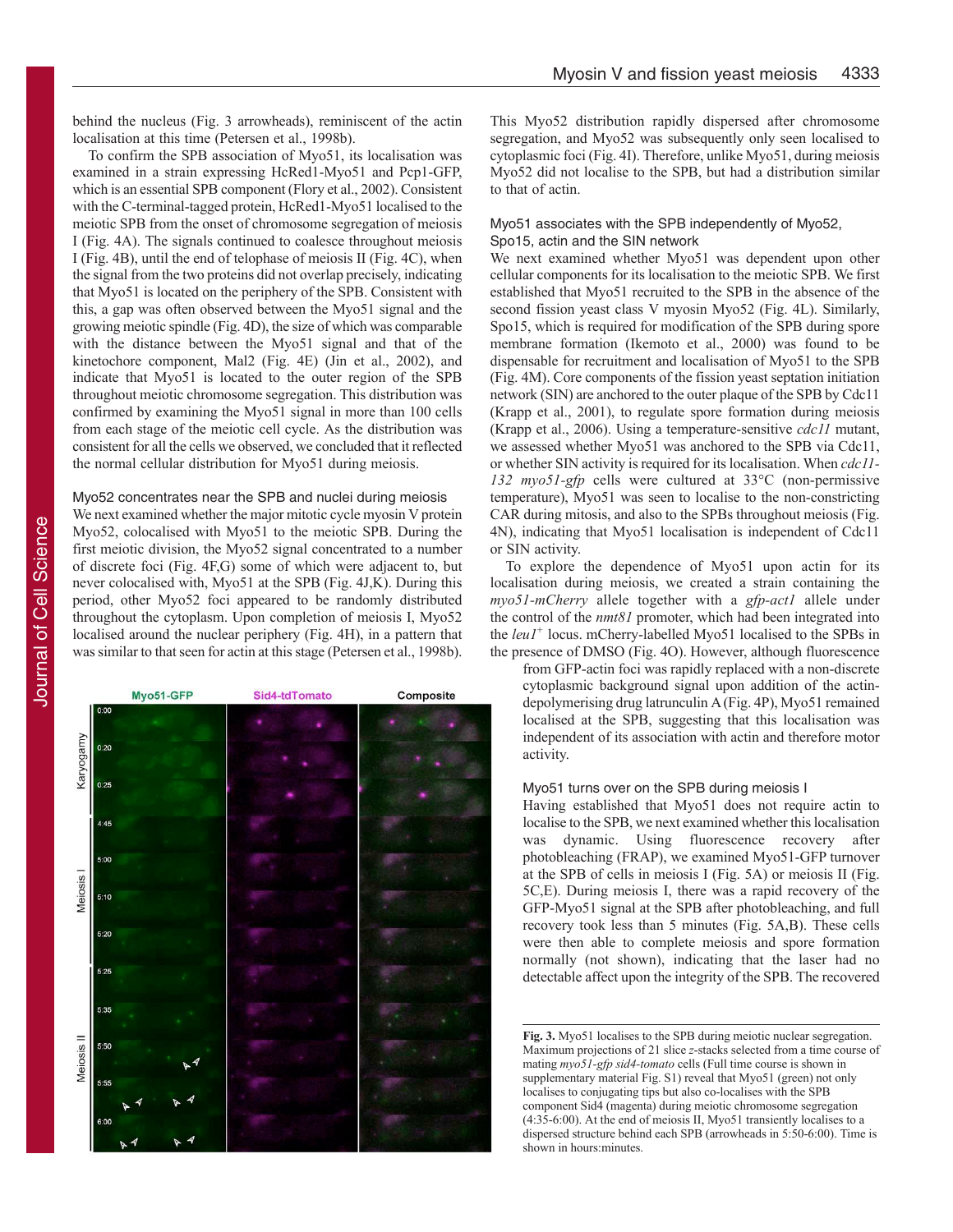

**Fig. 4.** Myo51 localises to the outside of meiotic SPBs. (A-C) Myo51 (magenta) colocalises with the essential SPB component Pcp1 (green) from the onset of meiotic nuclear segregation (A), throughout meiosis I (B), until the end of meiosis II (C) in *HcRed1-myo51 pcp1-gfp* cells. (D) A gap is seen between Myo51 (magenta) and the end of elongating GFP-Atb2 labelled meiotic spindles (green) (lower images taken 4 minutes after upper images) suggesting Myo51 localises to the outer side of the SPB. SPB regions are magnified in composite images. (E) Myo51 (magenta) failed to colocalise with the kinetochore component, Mal2 (green) in *HcRed1-myo51 mal2-gfp* cells. (F-K) Myo51 (green) and Myo52 (magenta) localisation in myo51-gfp myo52tdTomato cells during meiosis. Myo52 signal concentrates adjacent to Myo51-labelled SPBs during meiosis I (F,G), around the nucleus at the onset of meiosis II (H), and subsequently to punctate foci that are randomly distributed (I). (J,K) Magnified SPB regions highlighted in F and G, respectively. (L) Myo51 localises to the SPB of meiotic myo52Δ cells. (M) GFP (upper panel) and merged GFP phase-contrast image (lower panel) reveal that Myo51 localises to the SPB of gfp-myo1 spo15Δ cells during meiosis. (N) Myo51 localisation to the CAR (arrow) or meiotic SPB (arrowheads) is normal in cdc11-132 cells grown at the non-permissive temperature. (O) DMSO has no effect on  $My$ <sub>051</sub> (magenta) or actin (green) localisation during meiosis. (P) Treatment with 10 μM latrunculin A brings about rapid depolymerisation of actin, but has no effect on Myo51 localisation to the SPB (arrowheads). Scale bar: 5 μm.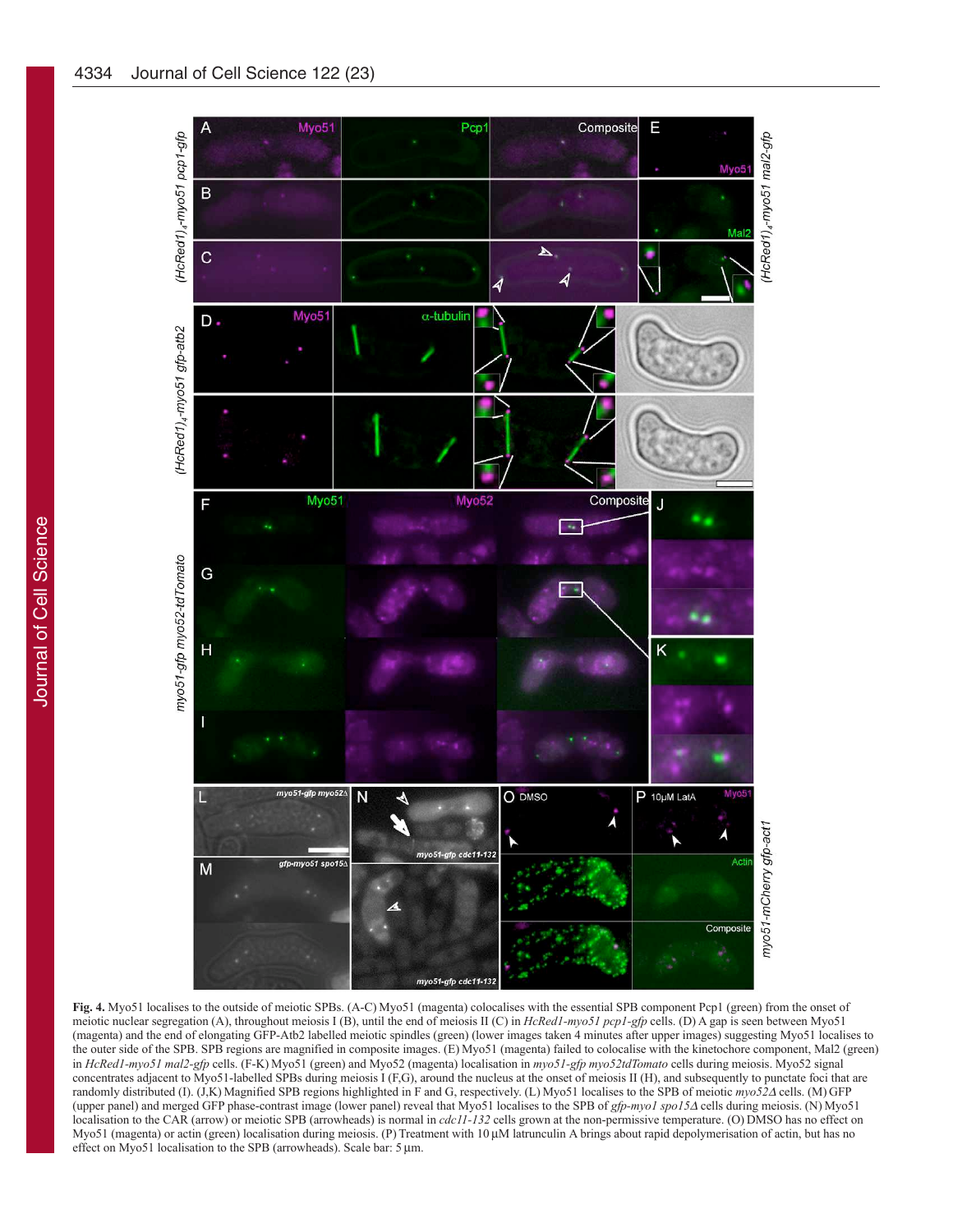GFP-Myo51 signal was comparable with that seen on the second unbleached SPB at the other end of the cell, indicating that SPBassociated Myo51 is very dynamic during meiosis I. By contrast, when the GFP-Myo51 signal was bleached from a single SPB of a cell in meiosis II (Fig. 5C,E), the GFP signal never recovered to normal levels (Fig. 5D), even after extended time-lapse analysis (Fig. 5F), by which time the GFP signal at the unaffected SPBs had started to disappear. These data indicate that Myo51 has distinct meiotic-cycle-dependent dynamic properties at the SPB.

#### MPF is required for Myo51 meiosis II SPB recruitment

To explore the precise timing of the increase in Myo51 signal at the SPB and allow us to correlate changes in its turnover, we examined Myo51 localisation in a strain lacking Mes1, which is a regulator of meiosis II onset. Cells lacking Mes1 arrest at the end of meiosis I because of the premature degradation of the pool of cyclin B required for onset of meiosis II (Izawa et al., 2005; Shimoda et al., 1985). As predicted, mes1<sup>+</sup> cells underwent normal meiotic SPB segregation, with the expected increase in Myo51 signal during meiosis II (Fig. 6A). By contrast, a rapid reduction in Myo51 SPB signal was observed in *mes1*∆ cells upon their arrest at the end of meiosis I (Fig. 6B), and the motor was seen to associate with the nuclear membranes. This localisation pattern was observed in all *myo51*<sup>+</sup> cells examined that were passing from prophase to the onset of anaphase of meiosis II (Fig. 6C). These data suggest that the increase in the Myo51 SPB signal correlates with the onset of meiosis II.

To confirm this, we generated a *mes1*∆ strain in which it was possible to regulate the induction of non-degradable cyclin B (Cdc13-des2) using an estradiol-regulatable hormone-binding domain (HBD) (Boe et al., 2008), and thereby increase Cdc13 levels



at the mes1∆-induced arrest point. In the absence of estradiol, the HBD-tagged non-degradable Cdc13 protein is targeted to the Hsp90 complex, rendering it inactive. However, the addition of estradiol brings about an almost instantaneous release of the HBD-Cdc13-des2 fusion protein (Boe et al., 2008). Although we were unable to detect Myo51 at the SPB of myo51-gfp mes1Δ pREP82 *cdc13des2-HBD*, control cells treated with ethanol (Fig. 6D, arrowheads), upon addition of estradiol, Myo51 was seen to localise to the SPB (Fig. 6D bottom panels). This finding is consistent with the increase in Myo51 signal at the SPB and the corresponding reduction observed in its turnover after the onset of meiosis II, indicating that Myo51 meiosis II SPB recruitment requires the presence of active MPF.

#### Modulating Myo51 protein levels disrupts meiotic chromosome segregation and spore formation

As Myo51 has a distinct localisation pattern at the SPB during meiosis, we examined whether Myo51 had a role during the latter stages of meiosis and subsequent spore formation. First, we examined the nuclear segregation within spores from a homozygous *myo51*∆ cell cross. Although each spore within asci from a homozygous cross between  $myo51^+$  cells contained nuclear material (Fig. 7A), a significant proportion  $(\sim 10\%)$  of asci from a similar cross between homozygous *myo51*∆ cells contained a spore lacking DNA (Fig. 7B; Table 1), indicative of a defect during meiosis II. This finding was confirmed using an allele expressing a GFP fusion of the nuclear membrane component, Dlc2 (Miki et al., 2002) and illustrated that nuclei often failed to segregate correctly in the absence of Myo51 (Fig. 7C). Introducing the  $sid4$ -tdTomato allele into this strain revealed that meiotic *myo51*∆ cells had an increased number of SPBs (Fig. 7D,E), which were often seen to associate

with fragments of nuclear membrane (Fig. 7E, arrowheads). In addition, a proportion of the resultant asci also contained an increased number of spores, many of which contained no or reduced quantities of nuclear material, which was reflected in a reduction in spore viability (Table 1). These data indicate that Myo51 has a role in maintaining SPB integrity during meiosis.

This SPB integrity and spore formation phenotypes were more prominent in asci produced from mating cells overexpressing Myo51 (Fig. 7F, G; Table 1). Overexpression of Myo51 often resulted in the generation of asci containing an abnormal number of spores (Fig. 7F,G), which sometimes reached 36. However SPB and nuclear membrane localisation revealed that each spore did not always contain DNA, but instead contained an aberrant accumulation of SPB material (Fig. 7F), which was reflected in the dramatic reduction in

**Fig. 5.** The amount of Myo51 at the meiotic SPB is dynamic. (A-F) Time-lapse images and graphs of signal  $h$ <sub>31</sub> change of Myo51-GFP FRAP experiments. Myo51 on the SPB of cells in meiosis  $I(A)$  and meiosis  $II(C,E)$  was subjected to photobleaching (arrows), and its recovery was followed using 3D time-lapse imaging (left panels). Graphs (right) show change in relative intensity of Myo51 signal at the photobleached (grey filled circles) and an unbleached SPB (empty circles) throughout the experiment. Time is recorded as either seconds (A-D) or  $minutes(E,F)$ .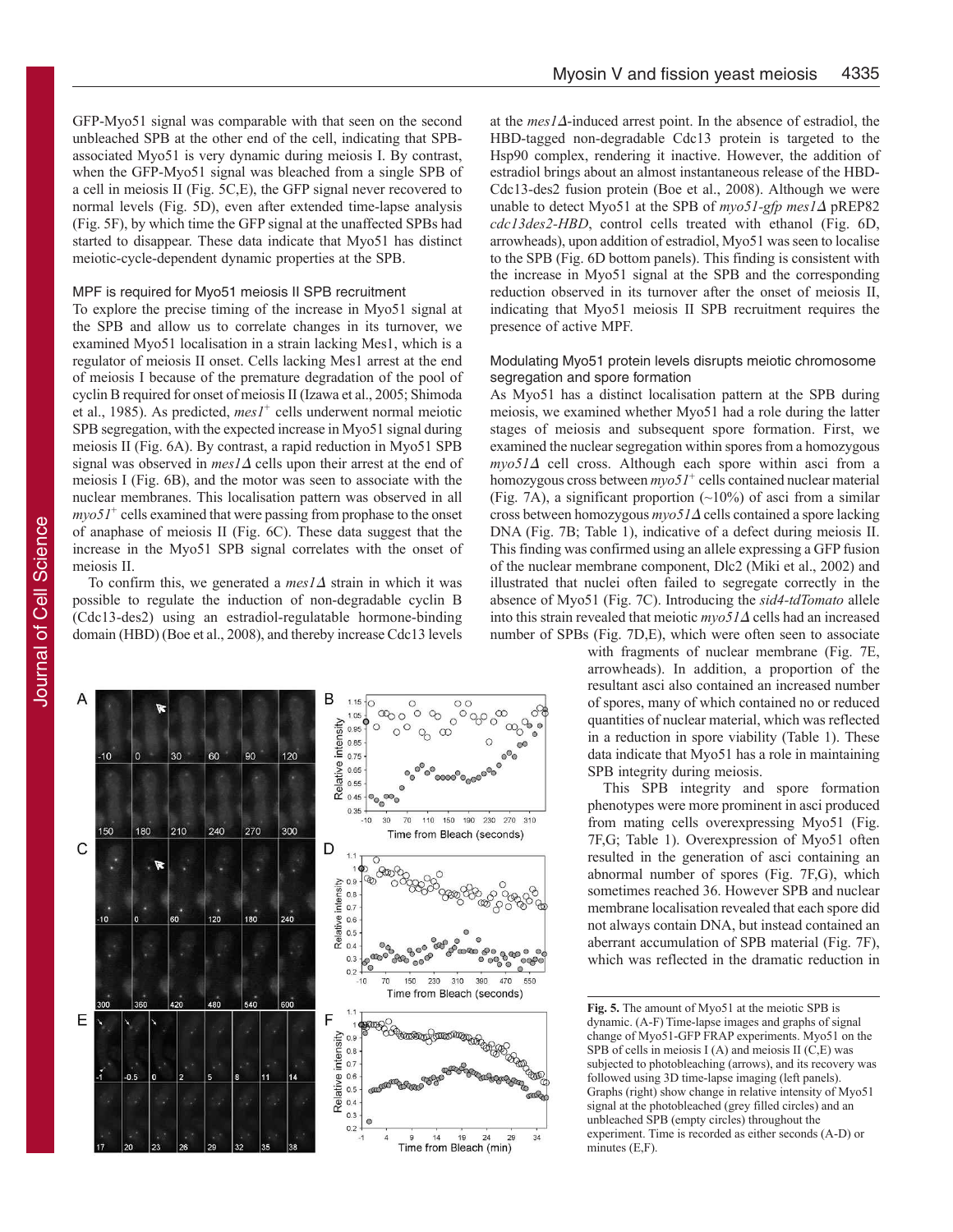

myo51-gfp sid4-tdTomato mes1∆ pREP82cdc13des2-HBD

**Fig. 6.** Myo51 association with the SPB requires MPF. (A,B) Time-lapse Z-series maximum projections of myo51-gfp mes1<sup>+</sup> (A) and myo51-gfp mes1Δ (B) cells during meiosis. Images were captured either every 5 (A) or 2 (B) minutes. Although Myo51 remains localised to the SPB throughout meiosis II in mes1<sup>+</sup> cells (A),  $My$ <sub>0</sub>51 signal rapidly disappears from the SPB of mes/ $\Delta$  cells arrested at the end of meiosis I and associates with the nuclear membrane (B). (C) Myo51-GFP (upper panel), Myo51-GFP (middle panel) and HcRed1-Myo51 (lower panel) localise to the SPBs and nuclear membrane of mes1<sup>+</sup> cells before anaphase II. **(D)**  $myo51-gfp$  sid4-tdTomato  $mes1Δ$   $p$ REP82cdc13des2-HBD cells were treated with either ethanol (upper panels) or estradiol (lower panels). Although ethanol has no effect upon the cellular distribution of Myo51 (green, arrowheads), estradiol-induced Cdc13 expression caused Myo51 to return to the SPB and colocalise with the SPB component Sid4 (magenta).

the viability of these cells (Table 1). These data suggest that Myo51 has a role in maintaining SPB integrity during meiosis and thereby coordinating spore formation with chromosome segregation during meiosis II.

#### **Discussion**

#### Myosin V function during conjugation

In this study, we investigated the function of the fission yeast myosin V, Myo51, and found that it has subtle roles during conjugation and in the regulation of spore formation. We discovered that both Myo51 and Myo52 colocalise with actin to the site of cell fusion (Fig. 8). The actin cytoskeleton has an essential role during conjugation, as illustrated by the fact that cells lacking the mating-cycle-specific formin Fus1, are sterile (Petersen et al., 1995). In contrast to wildtype cells, the cell wall at the site of conjugation of agglutinating  $f \mu s / \Delta$  cells remains intact, preventing the formation of a single zygote. It is appealing to conclude that this *fus1*∆ phenotype is brought about by the absence of Fus1-seeded actin filaments, which prevents Myo51 and Myo52 from delivering cargoes required for cell fusion to the site of conjugation. However, as cells lacking both myosin V proteins (*myo51*Δ *myo52*Δ) are not sterile (not shown), it would suggest these two motors are not the only proteins required for recruiting cell-wall-degrading enzymes to the cell tip. The fact that overexpression of the Myo51 GTD affects proper cell fusion

suggests that its cargoes are being sequestered by this cargo-binding tail domain, and preventing their recruitment to the site of conjugation, by an alternative mechanism that is independent of myosin V or Fus1 (Cartagena-Lirola et al., 2006).

The identity of potential cargoes remains unknown, however, it is intriguing to speculate on their identity. As *Schizosaccharomyces pombe* cells do not contain any obvious homologues of known exoglucanases or produce any detectable exoglucanase activity (Molero et al., 1999), candidates for conjugation-specific myosin V cargoes include the endoglucanases Eng1 (an endo-β-1,3glucanase), Agn1 and Agn2 (endo-α-1,3-glucanases), which are required for the hydrolysis of cell wall sugars within the primary septum during cytokinesis (Dekker et al., 2004; Martin-Cuadrado et al., 2003). Although a role for Agn2 has been uncovered during the later stages of meiosis (Dekker et al., 2007), the fact that combinations of *agn1*, eng*l* and *agn2* mutants are not sterile suggests that they are not required for cell fusion to occur. It has been shown that the fission yeast exocyst complex is involved in targeting enzymes, including endoglucanases required for septum cleavage (Martin-Cuadrado et al., 2005; Wang et al., 2002). It is therefore possible that, as in budding yeast, a myosin V protein targets secretory vesicles to specific cellular locations (Pruyne et al., 1998), where they activate exocyst-dependent enzymes during cell fusion. Further investigations will hopefully uncover the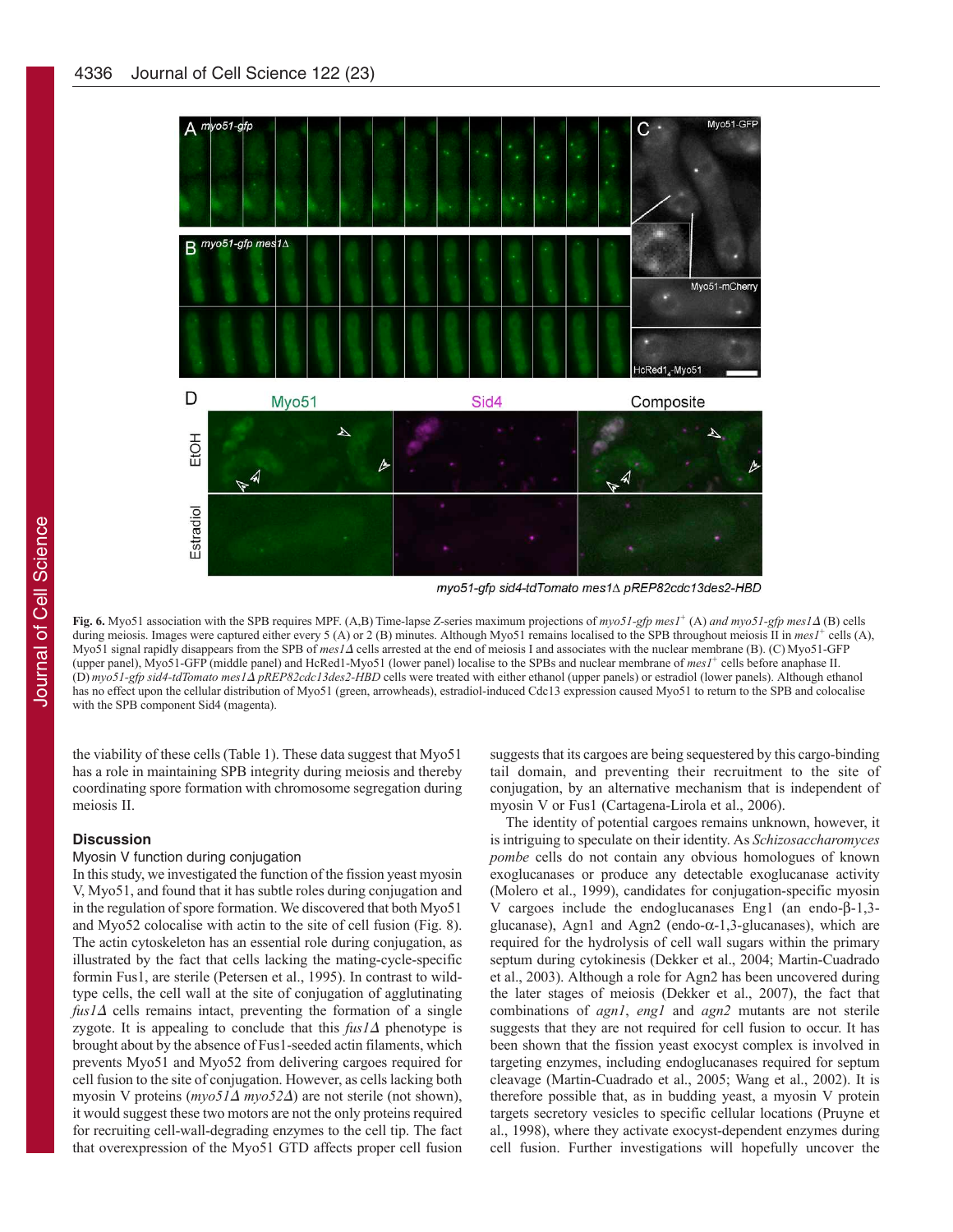



G pREP41myo51



Fig. 7. Myo51 is required for normal meiotic chromosome segregation and spore formation. (A,B) Phase-contrast images (left panels) and DAPI staining (right panels) of asci produced from crosses between  $myo5I^+$  (A) or  $myo5I\Delta$ cells (B). (C) GFP signal (left panel) merged with phase-contrast image (right panel) from *dlc2-gfp myo51*Δ cells illustrate nuclear mis-segregation defects in these cells. (D,E) Sid4-tomato (magenta) and Dlc2 (green) signals reveal SPB  $\text{defects in } \frac{mv}{5}I\Delta \text{ cells}$ , which often lead to disruption of nuclear membrane integrity (arrowheads). (F,G) Overexpression of full-length Myo51 leads to the formation of asci containing an inappropriate number of spores. (F) These spores often contained aberrant SPB material (Sid4, magenta), rather than nuclei (Dlc2, green). Scale bars: 5 μm.

molecule(s) that Myo51 and Myo52 deliver to the fusion site, to allow normal conjugation to occur.

#### Myosin V at microtubule-organising centres

Similarly to class II and X myosins, myosin Vs have been reported to localise to the microtubule-organising centres in a number of vertebrate cell types (Espreafico et al., 1998; Tsakraklides et al., 1999), but although myosin II and X are known to be involved in the positioning and assembly of the meiotic spindle (Schuh and Ellenberg, 2008; Weber et al., 2004), the function of myosin Va at the MTOC is unknown. Similarly to Myo51, after recruitment to the MTOC the localisation of myosin Va is actin independent (Tsakraklides et al., 1999), suggesting that once recruited, their localisation to the MTOC occurs independently of its motor activity. Preliminary FRAP data suggest that Myo51 motor activity is required to recruit Myo51 to the SPB (not shown). This is consistent with our observation that the Myo51 tail alone is insufficient for SPB association, and in contrast to murine myosin Va, expression of Myo51-GTD alone is insufficient to displace the endogenous full-length protein from the MTOC in fission yeast (not shown). These data indicate that Myo51 motor activity is required for its recruitment to the SPB, where the tail then associates with a component of the meiotic SPB.

#### Myosin V and fungal meiosis

Although class V myosins have not been seen to localise to meiotic SPBs in other fungi, these motors have been implicated in transporting prespore membrane precursors to the site of spore formation and conjugation tube formation in budding yeast and the plant pathogen, *Ustilago maydis* (Taxis et al., 2006; Weber et al., 2003), suggesting a conserved meiotic function for this class of motor proteins in fungi. The fission yeast SPB undergoes structural changes during meiosis (Hirata and Shimoda, 1994; Tanaka and Hirata, 1982) when it develops into a site for forespore membrane organisation. We discovered that Myo51 remains associated with the nuclear membrane until onset of meiosis II, when most of these structural changes occur to the outer plaque of the SPB (Shimoda, 2004). This suggests the existence of a control mechanism to regulate Myo51 recruitment to the SPB and the timing of fore spore membrane assembly. This is not only consistent with the reduction in viability of spores produced from a cross between cells lacking Myo51, but is also supported by our unpublished finding that Myo51 interacts with the checkpoint protein Rad24. The function of this protein is essential during a diploid lifecycle (Tanaka et al., 2000), because it acts as a regulator of Byr2, a component of the signalling pathway that is essential for both conjugation and meiosis (Kjaerulff et al., 2005; Ozoe et al., 2002; Wang et al., 1991). However, the most dramatic and compelling evidence to support the existence of a Myo51-dependent mechanism to maintain SPB integrity during meiosis II at the onset of fore spore membrane assembly comes from the finding that overexpression of the full-length Myo51

Table 1. Percentage frequency of defects in spore formation and viability upon modulation of Myo51 expression<sup>\*</sup>

|                                              | 4 spores/4 nuclei | 4 spores/3 nuclei | >4 spores        | Spore viability |
|----------------------------------------------|-------------------|-------------------|------------------|-----------------|
| $m\gamma o51^{+} \times m\gamma o51^{+}$     | 95.70±2.75        | $3.17\pm1.44$     | $1.17 \pm 1.6$   | $93.2 \pm 5.2$  |
| $mvo51^{+}\times mvo51\Delta$                | $91.80 \pm 1.89$  | $5.83 \pm 2.25$   | $2.30\pm0.76$    | $91.2 \pm 6.7$  |
| $m\gamma o51\Delta \times m\gamma o51\Delta$ | $87.30 \pm 1.50$  | $9.17 \pm 2.02$   | $3.50 \pm 2.29$  | $64.1 \pm 8.3$  |
| Myo51 overexpression                         | $69.50\pm6.39$    | $8.75 \pm 6.01$   | $21.75 \pm 0.35$ | $46.1 \pm 3.7$  |
|                                              |                   |                   |                  |                 |

\*Data averaged from three independent experiments.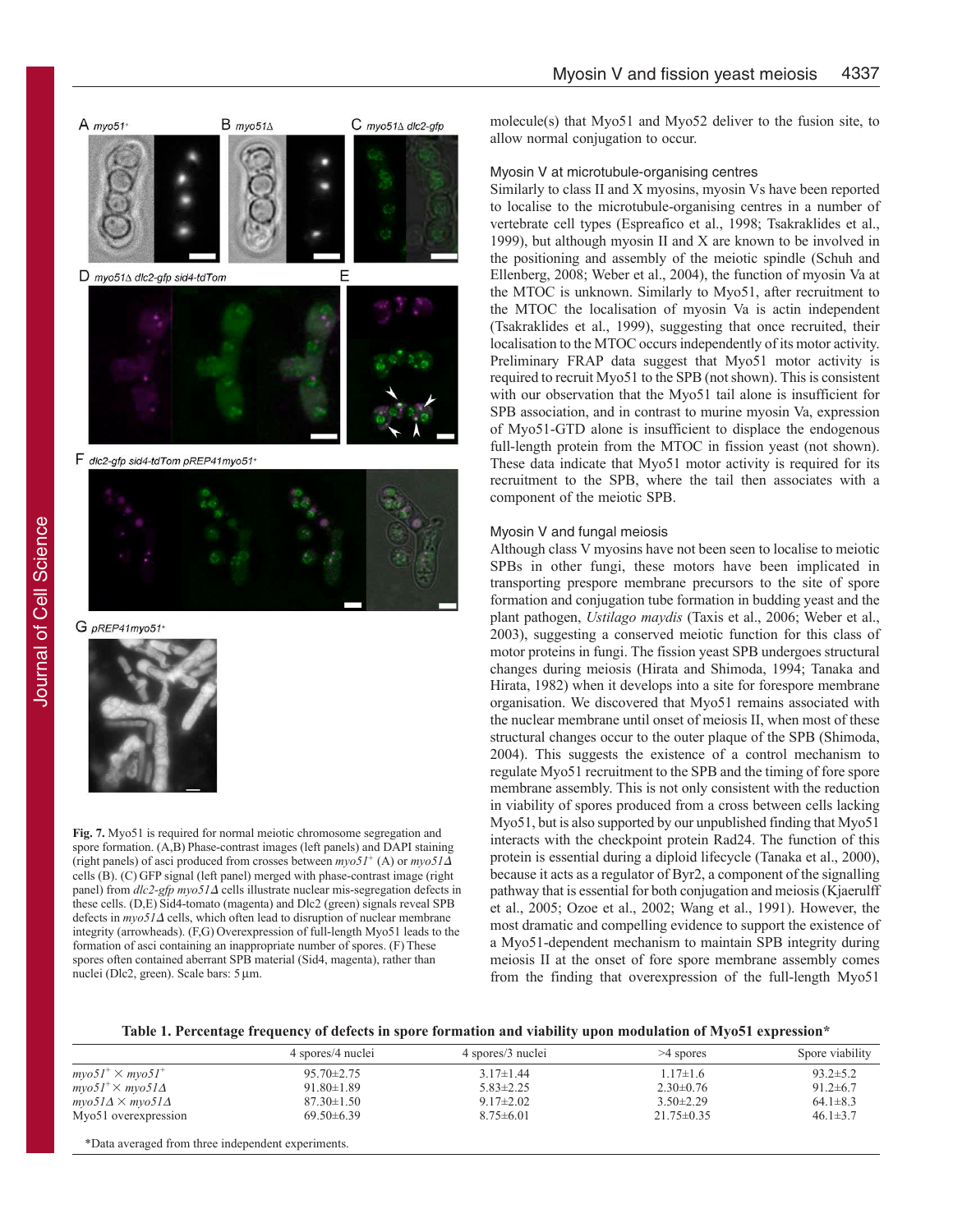

Fig. 8. Schematic representation of localisation of Myo51 and actin throughout the fission yeast meiotic lifecycle.

protein can bring about the formation of asci containing a huge number of spores, the majority of which are unviable.

#### MPF-dependent regulation of the association of Myo51 with the SPB

Although Myo51 might have a role maintaining the SPB during meiosis, it is unclear how its own recruitment is regulated. FRAP analysis of the Myo51 SPB signal suggests that Myo51 turnover at the SPB is normally reduced as meiosis progresses. Not only is this change in turnover a reflection of the reduction in cellular levels of Cdc13 (CyclinB), but also, when Mes1 is not present in the cell to prevent premature degradation of the pool of cyclin B required for meiosis II onset (Izawa et al., 2005), the Myo51 signal rapidly disappears from the SPB. The fact that it was possible to counteract this effect through the rapid induction of non-degradable Cdc13 indicates the Cdc2-cyclin-B complex is required for localisation of Myo51 at the meiotic MTOCs. In addition to this finding that MPF regulates Myo51 meiotic localisation, Cdc2 has been shown to have an important role in regulating meiosis II progression, but similarly to Myo51, it also coordinates this with subsequent spore formation (Dischinger et al., 2008; Hayles et al., 1986).

It is unclear why normal spindle formation did not occur upon induction of non-degradable Cdc13 in arrested mes1∆ cells. It could perhaps indicate that Mes1 prevents degradation of sub-populations of other as yet undetermined proteins required for meiosis II spindle formation, or that Mes1 is required for further unexplored functions during meiosis. However, expression of the non-degradable cyclin B was sufficient for enough activation during meiosis II to promote the Myo51-SPB association and provides an insight into the regulation and function of this actin-associated motor.

#### Does Myo51 always deliver the goods?

Class V myosins within vertebrate cells exist as dimeric processive motors to transport cellular cargoes throughout the cell (Mehta et al., 1999; Mermall et al., 1998). Although myosin V proteins from simpler organisms demonstrate non-processive in vitro motor activity (Krementsova et al., 2006; Reck-Peterson et al., 2001; Toth et al., 2005), it is clear that they still retain the ability to move rapidly throughout the cell (Grallert et al., 2007; Schott et al., 2002). Although the processivity of mammalian myosin V and kinesins can be enhanced by associating with each other (Ali et al., 2008), the processivity of the budding yeast class V myosin Myo4, is regulated by binding partners that regulate its ability to dimerise, and thereby walk along actin (Hodges et al., 2008). The data presented here suggest that a similar mechanism might exist in fission yeast to regulate Myo51, the analogue of Myo4 in budding yeast.

Although it is clear that Myo51 is required for proper cell fusion during conjugation, and it is possible to observe Myo51 moving upon actin filaments to the site of cell fusion (not shown), it is not clear whether Myo51 is required to deliver cargoes to the meiotic SPB. We have, as yet, been unable to detect Myo51 foci moving to or from the meiotic SPB. These data illustrate that there is a large non-dynamic population of Myo51 at this organelle throughout meiosis II, and actin is not required for Myo51 to maintain its position there. Myo51 therefore probably interacts with the SPB via its tail domain during this period, which explains its ability to localise there in the absence of actin. This leaves its motor domain free to interact with actin, and thereby act as an anchor or tether for the growing actin polymers to facilitate forespore membrane formation (Petersen et al., 1998b; Taxis et al., 2006). Thus, Myo51 might not only have the ability to deliver cargoes to specific cellular locations, but could also act as a tether or tension sensor within the cell, in a cell-cycle- and indeed lifecycle-dependent manner.

#### **Materials and Methods**

#### Yeast cell culture and strains

*S. pombe* strains used in this study are listed in supplementary material Table S1. Cell culture and maintenance were carried out as described (Moreno et al., 1991). Cells were grown in supplemented minimal medium (EMM2) or sporulation medium (MSL) (Egel et al., 1994).

#### Molecular biology

Strains expressing fluorophore-tagged Myo51 at either its N-terminus (myo51-nGFP and  $myo51-n4HcRedI$ ) or C-terminus ( $myo51-mCherry$ ) were created using two distinct methods. The  $myo51$ *-mCherry* allele, in which the 3' end of the endogenous chromosomal copy of the *myo51<sup>+</sup>* gene was fused to cDNA encoding the mCherry fluorophore (Shaner et al., 2004) was created using a method described previously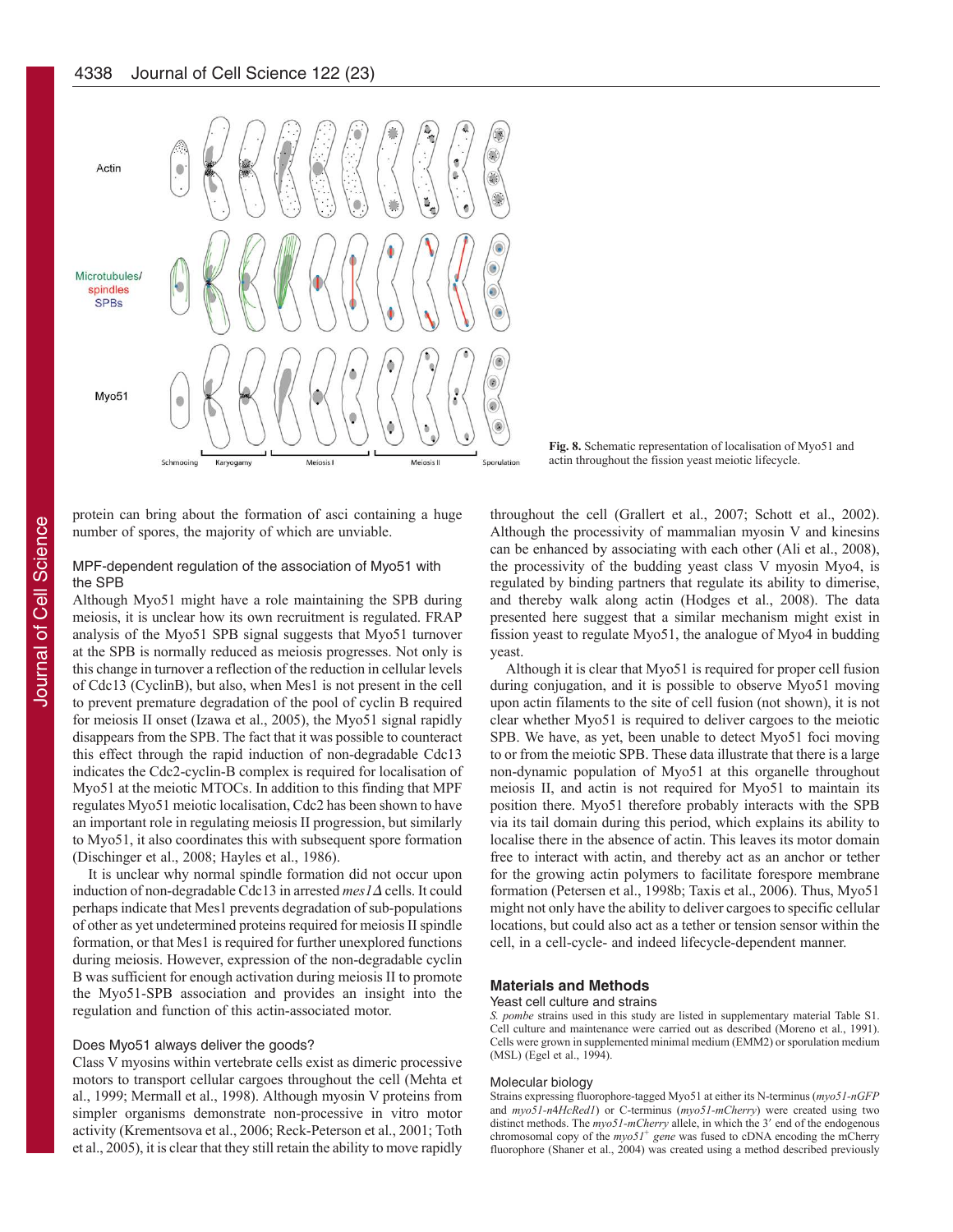(Bahler et al., 1998) using pFA6a-cherry-kanMX6 as a template (Tanaka et al., 2005). Strains expressing N-terminal fusion proteins were created by isolating the  $mv_0 51$ <sup>+</sup> gene as a Sall-BamHI fragment from pREP41myo51<sup>+</sup> (Win et al., 2001) and cloning this into the Sall-BamHI sites of the plasmids pINT41NGFP and pINT41N4HcRed1 to create pINT41NGFP $myo5I^+$  and pINT41N4HcRed1 $myo5I^+$ . These plasmids were linearised and integrated into the  $leu1$ <sup>+</sup> locus to create the  $mvo51\n-nGFP$  and  $mvo51$ *n4HcRed1* alleles, respectively. An *act1-nGFP* strain was created by isolating the act1<sup>+</sup> cDNA as a Sall fragment by PCR, and cloning this into pINT81NGFP, which was subsequently sequenced, linearised and integrated into the leul<sup>+</sup> locus. The myo51-GTDnGFP allele, encoding the Myo51 globular tail domain fused to GFP at its N-terminus, was created by isolating DNA encoding residues 996-1471 of  $mv_0 51^+$ as a Sall-BamHI fragment by PCR, which was sequenced and cloned into the Sall-BamHI sites of pINT41NGFP to create pINT41NGFPmyo51-GTD. This was subsequently linearised and integrated into the  $leu1$ <sup>+</sup> locus.

#### Fluorescence microscopy

Cells were mounted in a Bioptechs FCS2 (Bioptechs, Butler, PA) and the sample holder, objective lens and environmental chamber were maintained at the required temperature. Samples were visualised using one of two systems. The first was based upon an Olympus IX71 microscope with a PlanApo  $\times$  100 TIRFM-SP 1.45 NA lens mounted on a PIFOC Z-axis focus drive (Physik Instruments, Karlsruhe, Germany), and illuminated with an automated 300 W Xenon light source (Sutter, Novato, CA) using appropriate filters and visualised using either a Coolsnap HQ or QuantEM CCD camera (Photometrics, Tucson, AZ) controlled with Metamorph software (Molecular Devices, Downington, PA). The second system was a Deltavision Core (Applied Precision Instruments), mounted on an Olympus IX-71 microscope which utilises an Olympus Plan-apochromat  $\times$ 100 1.45 NA objective lens and visualisation via a Cascade II 512B EMCCD camera (Photometrics). This system was used to visualise both eGFP and dTomato fluorophores using a 300 W Xenon API light source and ET-sedat filters (Chroma). This system has an additional 50 mW 488 nm laser for photobleaching investigations and the laser aperture was calibrated with a spot size of 0.4 µm.

We thank Ursula Fleig, Beáta Grallert, Iain Hagan, Kayoko Tanaka and the Japan National Yeast Bio-resource unit for strains and plasmids. We thank Kavil Tur and Jon Ness for technical assistance and Armenius Centurion, Agnes Grallert and Mike Geeves for discussions and comments on the manuscript. This work was supported by the BBSRC, Cancer Research UK and the Ramon Areces foundation.

#### **References**

- Ali, M. Y., Lu, H., Bookwalter, C. S., Warshaw, D. M. and Trybus, K. M. (2008). Myosin V and Kinesin act as tethers to enhance each others' processivity. Proc. Natl. Acad. Sci. USA 105, 4691-4696.
- Bahler, J., Wu, J. Q., Longtine, M. S., Shah, N. G., McKenzie, A., 3rd, Steever, A. B., Wach, A., Philippsen, P. and Pringle, J. R. (1998). Heterologous modules for efficient and versatile PCR-based gene targeting in Schizosaccharomyces pombe. Yeast 14, 943-951
- Boe, C. A., Garcia, I., Pai, C. C., Sharom, J. R., Skjolberg, H. C., Boye, E., Kearsey, S., Macneill, S. A., Tyers, M. D. and Grallert, B. (2008). Rapid regulation of protein activity in fission yeast. BMC Cell Biol. 9, 23.
- Cartagena-Lirola, H., Duran, A. and Valdivieso, M. H. (2006). The Schizosaccharomyces pombe cfr1+ gene participates in mating through a new pathway that is independent of fus1+. Yeast 23, 375-388.
- Chikashige, Y., Ding, D. Q., Funabiki, H., Haraguchi, T., Mashiko, S., Yanagida, M. and Hiraoka, Y. (1994). Telomere-led premeiotic chromosome movement in fission veast. Science 264, 270-273.
- Dekker, N., Speijer, D., Grun, C. H., van den Berg, M., de Haan, A. and Hochstenbach, F. (2004). Role of the alpha-glucanase Agn1p in fission-yeast cell separation. Mol. Biol. Cell 15, 3903-3914.
- Dekker, N., van Rijssel, J., Distel, B. and Hochstenbach, F. (2007). Role of the alphaglucanase Agn2p in ascus-wall endolysis following sporulation in fission yeast. Yeast 24, 279-288.
- Dischinger, S., Krapp, A., Xie, L., Paulson, J. R. and Simanis, V. (2008). Chemical genetic analysis of the regulatory role of Cdc2p in the S. pombe septation initiation network. J. Cell Sci. 121, 843-853.
- Egel, R., Willer, M., Kjaerulff, S., Davey, J. and Nielsen, O. (1994). Assessment of pheromone production and response in fission yeast by a halo test of induced sporulation. Yeast 10, 1347-1354.
- Espreafico, E. M., Coling, D. E., Tsakraklides, V., Krogh, K., Wolenski, J. S., Kalinec, G. and Kachar, B. (1998). Localization of myosin-V in the centrosome. Proc. Natl. Acad. Sci. USA 95, 8636-8641.
- Flory, M. R., Morphew, M., Joseph, J. D., Means, A. R. and Davis, T. N. (2002). Pcp1p, an Spc110p-related calmodulin target at the centrosome of the fission yeast Schizosaccharomyces pombe. Cell Growth Differ. 13, 47-58.
- Grallert, A., Martin-Garcia, R., Bagley, S. and Mulvihill, D. P. (2007). In vivo movement of the type V myosin Myo52 requires dimerisation but is independent of the neck domain. J. Cell Sci. 120, 4093-4098.
- Hagan, I. and Yanagida, M. (1992). Kinesin-related cut7 protein associates with mitotic and meiotic spindles in fission yeast. Nature 356, 74-76.
- Hayles, J., Aves, S. and Nurse, P. (1986). such is an essential gene involved in both the cell cycle and growth in fission yeast. EMBO J. 5, 3373-3379.
- Hirata, A. and Shimoda, C. (1994). Structural modification of spindle pole bodies during meiosis II is essential for the normal formation of ascospores in Schizosaccharomyces pombe: ultrastructural analysis of spo mutants. Yeast 10, 173-183.
- Hodges, A. R., Krementsova, E. B. and Trybus, K. M. (2008). Shesp binds to the rod of yeast myosin V and prevents it from dimerizing, forming a single-headed motor complex. J. Biol. Chem. 283, 6906-6914.
- Ikemoto, S., Nakamura, T., Kubo, M. and Shimoda, C. (2000). S. pombe sporulationspecific coiled-coil protein Spo15p is localized to the spindle pole body and essential for its modification. J. Cell Sci. 113, 545-554.
- Itadani, A., Nakamura, T. and Shimoda, C. (2006). Localization of type I myosin and F-actin to the leading edge region of the forespore membrane in Schizosaccharomyces pombe. Cell Struct. Funct. 31, 181-195.
- Izawa, D., Goto, M., Yamashita, A., Yamano, H. and Yamamoto, M. (2005). Fission yeast Mes1p ensures the onset of meiosis II by blocking degradation of cyclin Cdc13p. Nature 434, 529-533.
- Jin, Q. W., Pidoux, A. L., Decker, C., Allshire, R. C. and Fleig, U. (2002). The mal2p protein is an essential component of the fission yeast centromere. Mol. Cell. Biol. 22, 7168-7183.
- Kjaerulff, S., Lautrup-Larsen, I., Truelsen, S., Pedersen, M. and Nielsen, O. (2005). Constitutive activation of the fission yeast pheromone-responsive pathway induces ectopic meiosis and reveals stell as a mitogen-activated protein kinase target. Mol. Cell. Biol. 25, 2045-2059.
- Krapp, A., Schmidt, S., Cano, E. and Simanis, V. (2001). S. pombe cdc11p, together with sid4p, provides an anchor for septation initiation network proteins on the spindle pole body. Curr. Biol. 11, 1559-1568.
- Krapp, A., Collin, P., Cokoja, A., Dischinger, S., Cano, E. and Simanis, V. (2006). The Schizosaccharomyces pombe septation initiation network (SIN) is required for spore formation in meiosis. J. Cell Sci. 119, 2882-2891.
- Krementsova, E. B., Hodges, A. R., Lu, H. and Trybus, K. M. (2006). Processivity of chimeric class V myosins. J. Biol. Chem. 281, 6079-6086.
- Kurahashi, H., Imai, Y. and Yamamoto, M. (2002). Tropomyosin is required for the cell fusion process during conjugation in fission yeast. Genes Cells 7, 375-384.
- Martin-Cuadrado, A. B., Duenas, E., Sipiczki, M., Vazquez de Aldana, C. R. and del Rey, F. (2003). The endo-beta-1,3-glucanase englp is required for dissolution of the primary septum during cell separation in Schizosaccharomyces pombe. J. Cell Sci. 116,  $1689 - 1698$
- Martin-Cuadrado, A. B., Morrell, J. L., Konomi, M., An, H., Petit, C., Osumi, M., Balasubramanian, M., Gould, K. L., Del Rey, F. and de Aldana, C. R. (2005). Role of septins and the exocyst complex in the function of hydrolytic enzymes responsible for fission yeast cell separation. Mol. Biol. Cell 16, 4867-4881.
- Mata, J., Lyne, R., Burns, G. and Bahler, J. (2002). The transcriptional program of meiosis and sporulation in fission yeast. Nat. Genet. 32, 143-147.
- Mehta, A. D., Rock, R. S., Rief, M., Spudich, J. A., Mooseker, M. S. and Cheney, R. E. (1999). Myosin-V is a processive actin-based motor. Nature 400, 590-593.
- Mermall, V., Post, P. L. and Mooseker, M. S. (1998). Unconventional myosins in cell movement, membrane traffic, and signal transduction. Science 279, 527-533.
- Miki, F., Okazaki, K., Shimanuki, M., Yamamoto, A., Hiraoka, Y. and Niwa, O. (2002). The 14-kDa dynein light chain-family protein Dlc1 is required for regular oscillatory nuclear movement and efficient recombination during meiotic prophase in fission yeast. Mol. Biol. Cell 13, 930-946.
- Molero, G., Cid, V. J., Vivar, C., Nombela, C. and Sanchez-Perez, M. (1999). Candida albicans exoglucanase as a reporter gene in Schizosaccharomyces pombe. FEMS Microbiol. Lett. 175, 143-148.
- Moreno, S., Klar, A. and Nurse, P. (1991). Molecular genetic analysis of fission yeast Schizosaccharomyces pombe. Methods Enzymol. 194, 795-823.
- Niccoli, T., Yamashita, A., Nurse, P. and Yamamoto, M. (2004). The p150-Glued Ssm4p regulates microtubular dynamics and nuclear movement in fission yeast. J. Cell Sci. 117, 5543-5556.
- Ozoe, F., Kurokawa, R., Kobayashi, Y., Jeong, H. T., Tanaka, K., Sen, K., Nakagawa, T., Matsuda, H. and Kawamukai, M. (2002). The 14-3-3 proteins Rad24 and Rad25 negatively regulate Byr2 by affecting its localization in Schizosaccharomyces pombe. Mol. Cell. Biol. 22, 7105-7119.
- Petersen, J., Weilguny, D., Egel, R. and Nielsen, O. (1995). Characterization of fus1 of Schizosaccharomyces pombe: a developmentally controlled function needed for conjugation. Mol. Cell. Biol. 15, 3697-3707.
- Petersen, J., Heitz, M. J. and Hagan, I. M. (1998a). Conjugation in S. pombe: identification of a microtubule-organising centre, a requirement for microtubules and a role for Mad2. Curr. Biol. 8, 963-966
- Petersen, J., Nielsen, O., Egel, R. and Hagan, I. M. (1998b). F-actin distribution and function during sexual differentiation in Schizosaccharomyces pombe. J. Cell Sci. 111, 867-876
- Petersen, J., Nielsen, O., Egel, R. and Hagan, I. M. (1998c). FH3, a domain found in formins, targets the fission yeast formin Fus1 to the projection tip during conjugation J. Cell Biol. 141, 1217-1228.
- Pruyne, D. W., Schott, D. H. and Bretscher, A. (1998). Tropomyosin-containing actin cables direct the Myo2p-dependent polarized delivery of secretory vesicles in budding yeast. J. Cell Biol. 143, 1931-1945.
- Reck-Peterson, S. L., Novick, P. J. and Mooseker, M. S. (1999). The tail of a yeast class V myosin, myo2p, functions as a localization domain. Mol. Biol. Cell 10, 1001-1017.
- Reck-Peterson, S. L., Tyska, M. J., Novick, P. J. and Mooseker, M. S. (2001). The yeast class V myosins, Myo2p and Myo4p, are nonprocessive actin-based motors. J. Cell Biol. 153, 1121-1126.